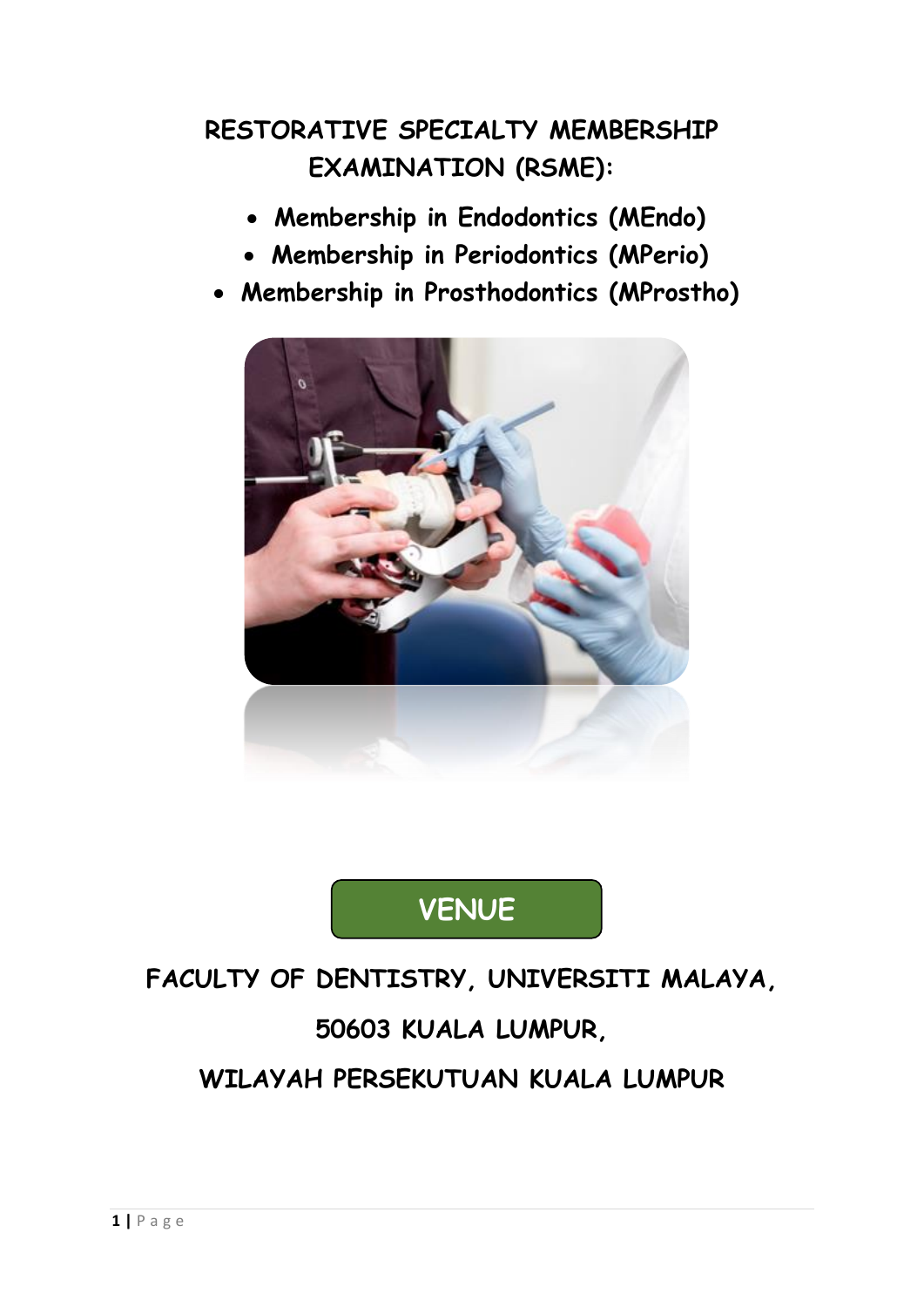### **EXAM OVERVIEW**

- 1. **COVID-19 Update:** RCS Eng and RCPSG are now in a position to confirm that the Bi-Collegiate Membership examinations in Endodontics, Periodontics and Prosthodontics will be held on 17 - 20 May 2021.
- 2. The Membership in Endodontics, Membership in Periodontics and Membership in Prosthodontics (M Endo, M Perio and M Prostho) is recognised as the end point of training in one of the mono-specialties of restorative dentistry, *i.e.* endodontics; fixed and removable prosthodontics; periodontics.
- 3. Successful completion of the bi-collegiate (RCS and [RCPSG\)](https://rcpsg.ac.uk/dental-surgery/exams/isfe/restorative-dentistry) M Endo, M Perio and M Prostho examination fulfils one criterion along with other nonexamination criteria required prior to recommendation for entry onto the specialist list by the relevant deanery/HEE local office in the case of candidates with an NTN.

### **HOW TO APPLY**

- 1. Candidates may visit this webpage of the Royal College of Surgeons of England: [https://www.rcseng.ac.uk/education-and](https://www.rcseng.ac.uk/education-and-exams/exams/search/membership-in-restorative-dentistry/)[exams/exams/search/membership-in-restorative-dentistry/](https://www.rcseng.ac.uk/education-and-exams/exams/search/membership-in-restorative-dentistry/) to download the [application form](file:///C:/Users/user/Downloads/Application%20Form%20September%202020.pdf) for respective examinations.
- 2. To apply candidates must complete the application form and post it as directed to the RCS before the application deadline – late applications will not usually be considered.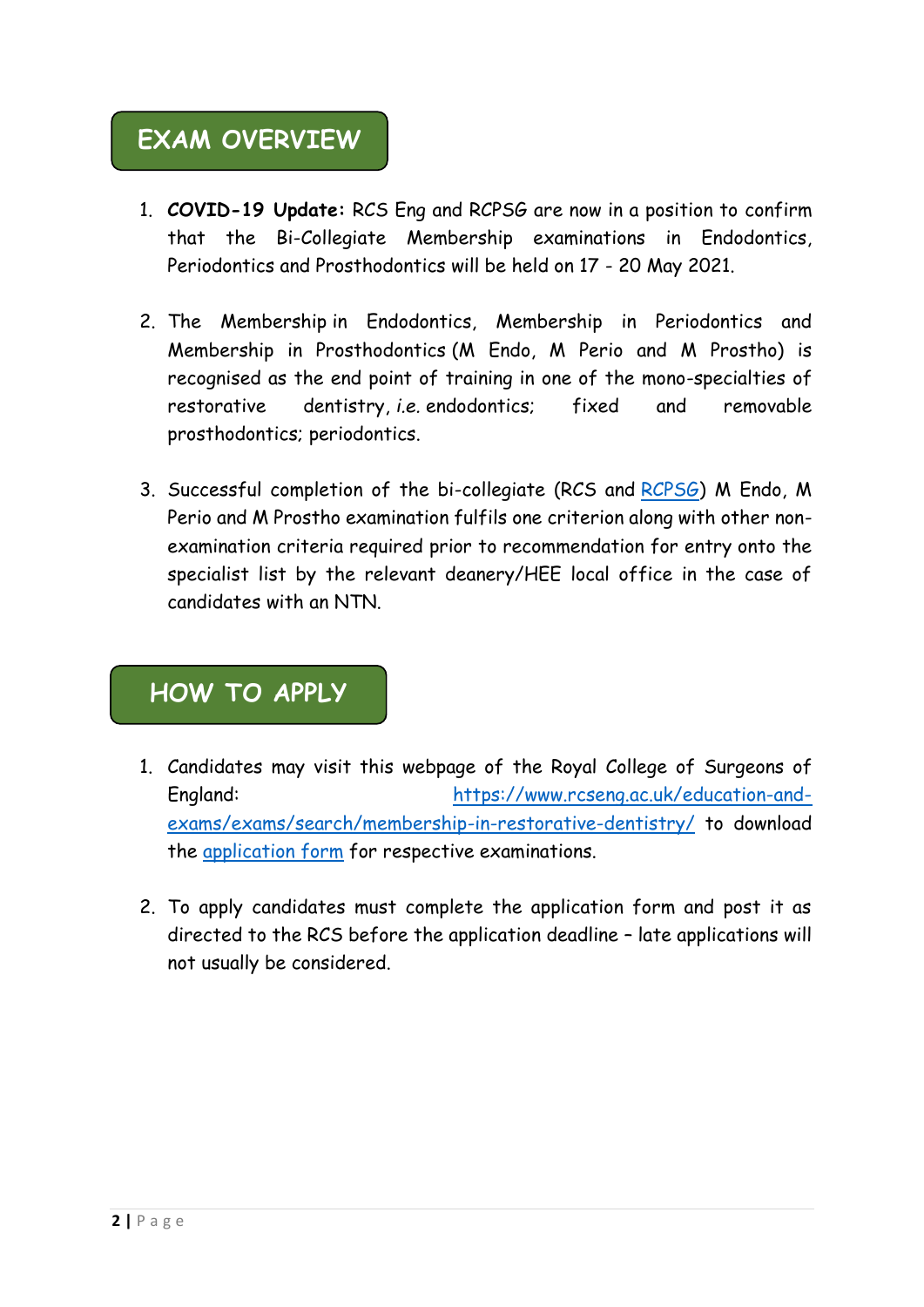- 1. To be eligible to enter the examination candidates must possess a dental qualification which can be registered in the Dentists' Register and to graduates or diplomates in Dental Surgery.
- 2. Entry to the exam is also dependent on evidence of satisfactory completion of three years full-time (or part-time equivalent) recognised specialty training.
- 3. Please post the completed application form along with the required evidence and photographs to the following address:

**Examination Office, The Royal College of Surgeons of England, 35-43 Lincoln's Inn Fields, London, WC2A 3PE**

- 4. Candidates must bring their current passport or a British driving licence to the examination. If you are not in a position to provide these you must produce an official document with your name, signature and a current photograph. If you do not provide some form of photographic identification, as detailed above, you may not be admitted to the examination.
- 5. **Please note:** All applications must be received by 5.00 p.m. on the closing date. Please read our exams guidance before applying for any exam. Late applications will not be processed.